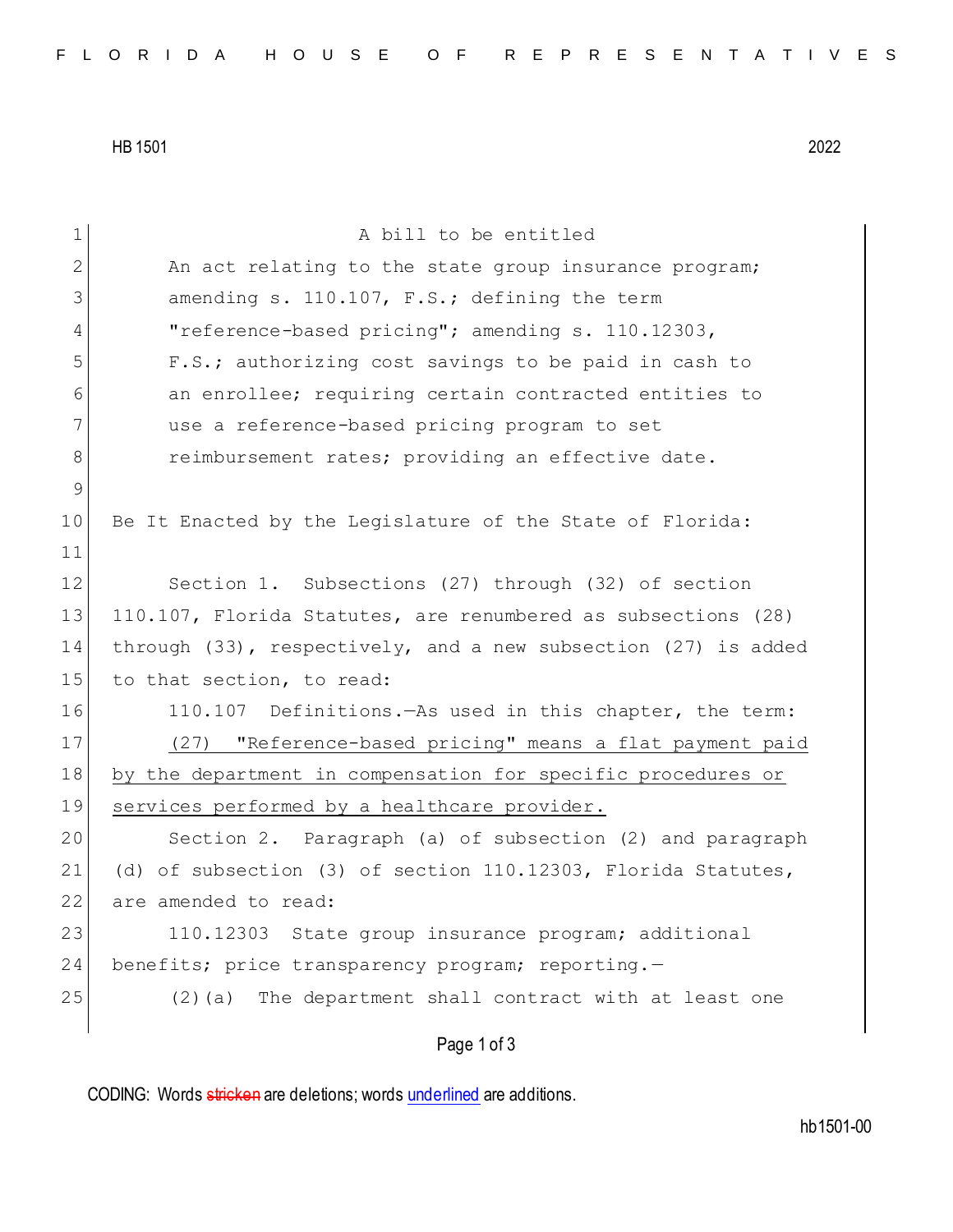HB 1501 2022

Page 2 of 3 26 entity that provides comprehensive pricing and inclusive 27 services for surgery and other medical procedures which may be 28 accessed at the option of the enrollee. The contract shall 29 require the entity to: 30 1. Have procedures and evidence-based standards to ensure 31 the inclusion of only high-quality health care providers. 32 2. Provide assistance to the enrollee in accessing and 33 coordinating care. 34 3. Provide cost savings to the state group insurance 35 program to be shared with both the state and the enrollee. Cost 36 savings payable to an enrollee may be: 37 a. Credited to the enrollee's flexible spending account; 38 b. Credited to the enrollee's health savings account; 39 c. Credited to the enrollee's health reimbursement 40 account;  $\Theta$ **F** 41 d. Paid as additional health plan reimbursements not 42 exceeding the amount of the enrollee's out-of-pocket medical 43 expenses; or 44 e. Paid in cash to the enrollee. 45 4. Provide an educational campaign for enrollees to learn 46 about the services offered by the entity. 47 5. Use a reference-based pricing program based on paid 48 market claims to set reimbursement rates that are not solely 49 based on a percentage of Medicare rates. 50 (3) The department shall contract with an entity that

CODING: Words stricken are deletions; words underlined are additions.